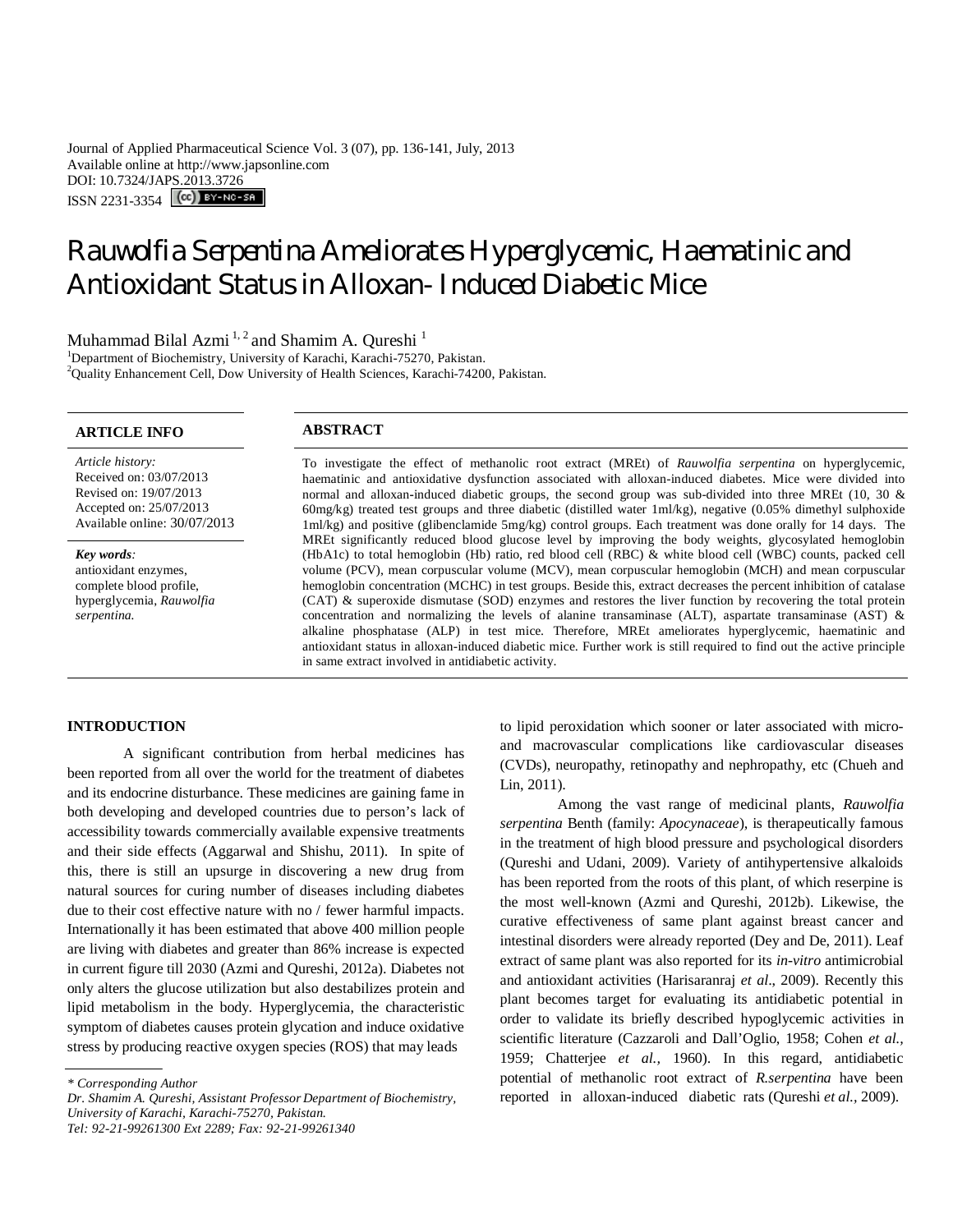Its glucose tolerance activity with therapeutic dose selection objective (Azmi and Qureshi, 2012b) and long-term antidiabetic investigation with qaulitative and quantitative phytoconstituents analysis have been done (Azmi and Qureshi, 2012a). Moreover, two computational studies have also been published to support the antidiabetic aspect of this plant (Ganugapati *et al.,* 2012; Pathania *et al.,* 2013).

Therefore this study is the continuation of same idea that helps to elaborate the antidiabetic potential of this plant by investigating the effect of methanolic root extract of *R.serpentina* on hyperglycemic, haematinic and antioxidative dysfunctions associated with alloxan-induced diabetes in animal model.

# **MATERIALS AND METHODS**

### **Plant sample and its methanolic extract preparation**

The roots of *R.serpentina* (voucher specimen: KU/BCH/SAQ/02) were purchased, authenticated and grinded into fine powder which was used to prepare methanolic root extract (MREt) by using rotary evaporator (Qureshi *et al.,* 2009).

### **Chemicals and their usage**

Single intra-peritoneal injection of alloxan monohydrate of Sigma chemicals in a dose of 150 mg/kg was used to induce diabetes in overnight fasted mice. Commercially available glibenclamide (*Daonil*) of Sanofi-aventis Pakistan Ltd in a dose of 5mg/kg used as positive control while 0.05% diluted dimethyl sulphoxide (DMSO) of Fisher Scientific (UK) used as medium for administrating the doses of MREt in test mice.

# **Experimental animals and procedure**

*Wistar* male albino mice (25 - 30 g) were bought from the animal house of DUHS (Dow University of Health Sciences), Karachi and kept in hygienic environmental condition with temperature at  $22 \pm 2.0$  <sup>0</sup>C. Standard laboratory diet and water *ad libitum* were given to them*.* After 1 week, mice were categories into seven (07) groups (n=6/group).

Group I represented normal control group treated with 1 ml distilled water. Group II and III were alloxan-induced diabetic and negative controls treated with 1ml each distilled water and 0.05% DMSO respectively. Group IV was alloxan-induced diabetic positive control treated with glibenclamide 5mg/ kg. Rest of the alloxan-induced diabetic mice in group V, VI and VII were constituted the experimental test groups treated with MREt in doses of 10, 30 and 60 mg/kg respectively. The mode of treatment was oral in fasting state consecutively for 14 days. On final day of trial, mice were decapitated to collect whole blood, serum and organs.

#### **Percent glycemic and body weight change**

The blood glucose levels and body weights of mice in all groups were measured at first and final day of treatment by using glucometer and weighing balance respectively. Finally, percent glycemic and body weight change was determined as described by Azmi and Qureshi (2012a).

#### **Hepatic and antioxidant biomarkers**

Hepatic biomarkers *viz.,* total protein (TP), alanine transaminase (ALT), aspartate transaminase (AST) and alkaline phosphatase (ALP) were qauntitated in serum by using commercially available assay kits (Randox, United Kingdom) while antioxidant enzymes *viz.,* catalase (CAT) and superoxide dismutase (SOD) were measured in liver homogenate by conducting manual methods (Pari and Latha, 2004; Naskar *et al.,*  2010)**.**

#### **Complete blood profile**

Complete blood profile including total hemoglobin (Hb), red blood cells (RBC), white blood cells (WBC), packed cell volume or hematocrit (PCV), haemoglobin concentration (Hb), mean corpuscular volume (MCV), mean corpuscular haemoglobin (MCH) and mean corpuscular haemoglobin concentration (MCHC) was evaluated by using Automated Analyzer Sysmex (*XS-1000i*). However, glycosylated haemoglobin (HbA1c) was determined by commercially available Nycocard kit, USA.

#### **Statistical Analysis**

Results are expressed as mean *±* standard error mean (SEM) and analyzed through *one way* ANOVA and LSD (least significant difference) test at  $p < 0.05$  by using SPSS (statistical package for social sciences) version 18.

# **RESULTS**

#### **Effect of MREt on percent change in body weights**

A noticeable reduction in body weights was found in diabetic (group II) and negative (group III) controls after 14 days. However, these changes were much improved significantly in MREt treated mice in group V, VI and VII especially in last group treated with MREt in a dose of 60mg/kg (*p<*0.0001). Glibenclamide also showed an evident  $(p<0.05)$  increase in body weights of group IV (Figure 1).

#### **Effect of MREt on percent glycemic change**

A significant percent glycemic (*p<*0.0001) reduction was observed in group IV, V, VI and VII treated with glibenclamide (5mg/kg) and MREt (10, 30 and 60 mg/kg) as compared to group II and III (Figure 1). Especially three of the MREt treated groups showed almost same blood glucose levels that was also found in normal control mice in group I (Figure 1).

#### **Effect of MREt on HbA1c to Hb ratio**

MREt and glibenclamide significantly lowered and improved the HbA<sub>1c</sub> to Hb ratio ( $p$ <0.0001) in group IV, V, VI and VII whereas much elevated levels of same ratio were observed in group II and III (Figure 2).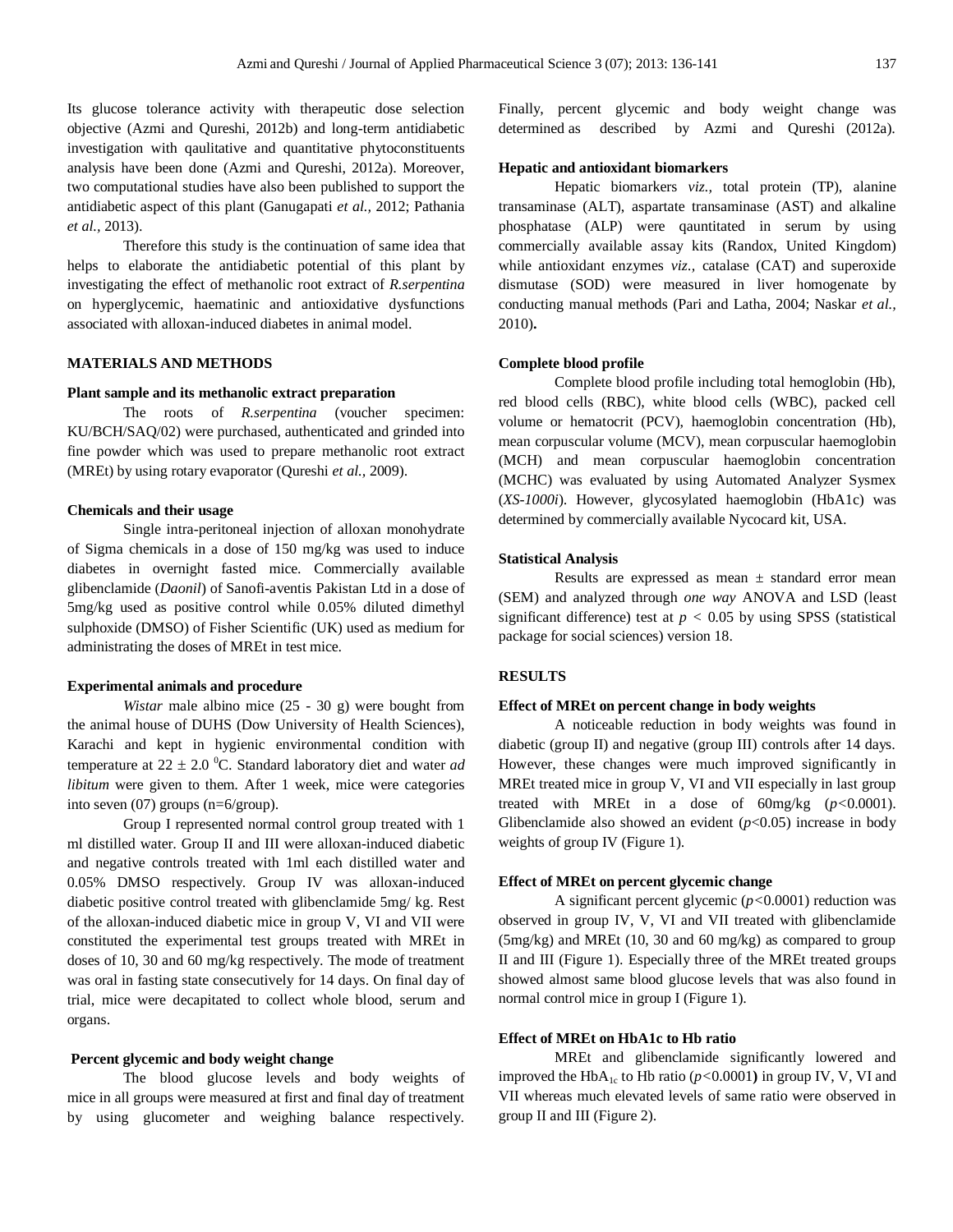**Table. 1:** Effects of MREt on hepatic biomarkers.

| <b>Groups</b>                                                                                                                                           | Treatments                                                        | ALT(U/L)                          | AST (U/L)                         | ALP(U/L)                         | TP(g/dL)                       |  |  |  |
|---------------------------------------------------------------------------------------------------------------------------------------------------------|-------------------------------------------------------------------|-----------------------------------|-----------------------------------|----------------------------------|--------------------------------|--|--|--|
| Group I                                                                                                                                                 | Distilled water $(1 \text{ mL}/ \text{kg})$                       | $51.08 \pm 2.56$                  | $35.66 + 3.12$                    | $77.89 + 4.93$                   | $7.13 + 0.47$                  |  |  |  |
| Group II                                                                                                                                                | Alloxan $(150 \text{ mg/kg})$                                     | $100.7 + 7.87$                    | $107.36 + 4.62$                   | $187.75 + 7.04$                  | $4.3 + 0.75$                   |  |  |  |
| Group III                                                                                                                                               | Alloxan $(150 \text{ mg/kg})$ + DMSO $(0.05\%)$                   | $108.11 \pm 18.12$                | $120.05 + 7.1$                    | $177.25 + 11.58$                 | $4.56 \pm 0.56$                |  |  |  |
| Group IV                                                                                                                                                | Alloxan $(150 \text{ mg/kg})$ + Glibenclamide $(5 \text{ mg/kg})$ | $46.98 + 4.75^{***ab}$            | $46.39 \pm 2.93^{***ab}$          | $99.32 + 4.56^{***ab}$           | $6.53 + 1.04$                  |  |  |  |
| Group V                                                                                                                                                 | Alloxan $(150 \text{ mg/kg})$ + MREt $(10 \text{ mg/kg})$         | $52.97 \pm 2.35$ <sup>***ab</sup> | $54.64 \pm 6.34***$ ab            | $95 + 8.35^{***ab}$              | $5.65 \pm 0.46$                |  |  |  |
| Group VI                                                                                                                                                | Alloxan $(150 \text{ mg/kg})$ + MREt $(30 \text{ mg/kg})$         | $48.14 \pm 2.89$ <sup>***ab</sup> | $45.45 \pm 4.84$ <sup>***ab</sup> | $90 + 7.38***$ <sup>***</sup> ab | $6.32 \pm 0.42$ <sup>*a</sup>  |  |  |  |
| Group VII                                                                                                                                               | Alloxan $(150 \text{ mg/kg})$ + MREt $(60 \text{ mg/kg})$         | $38.71 \pm 4.61^{***ab}$          | $40.25 \pm 2.2$ <sup>***ab</sup>  | $81 + 7.58***$ <sup>***</sup> ab | $6.48 \pm 0.45$ <sup>*ab</sup> |  |  |  |
| Data are expressed as mean $\pm$ SEM (n= 6). *, ** & *** = p < 0.05, p < 0.001 and p < 0.0001 respectively when compared with group II (a) and III (b). |                                                                   |                                   |                                   |                                  |                                |  |  |  |

**Table. 2:** Effect of MREt on Complete blood profile.

| <b>Groups</b>                                                                                                                                                                                                                                                                                                 | <b>R.B.C</b> $(10^9/\mu L)$ | W.B.C. (10 <sup>3</sup> /µL) | <b>P.C.V</b> $(%$    | $M.C.V$ (fL)                      | M.C.H(Pg)            | M.C.H.C.(g/dL)           |  |  |  |
|---------------------------------------------------------------------------------------------------------------------------------------------------------------------------------------------------------------------------------------------------------------------------------------------------------------|-----------------------------|------------------------------|----------------------|-----------------------------------|----------------------|--------------------------|--|--|--|
| Group I                                                                                                                                                                                                                                                                                                       | $4.85 \pm 0.29$             | $3.5 \pm 0.47$               | $22.93 + 2.64$       | $46.20 + 2.91$                    | $17.22 \pm 1.09$     | $34.78 + 2.24$           |  |  |  |
| Group $II$                                                                                                                                                                                                                                                                                                    | $3.15 \pm 0.39$             | $5.08 \pm 0.44$              | $18.30 + 2.01$       | $36.36 \pm 3.63$                  | $14.49 + 1.05$       | $20.21 + 2.77$           |  |  |  |
| Group III                                                                                                                                                                                                                                                                                                     | $3.45 \pm 0.35$             | $5.40 + 0.44$                | $17.93 + 2.80$       | $36.15 + 3.24$                    | $13.46 + 1.30$       | $22.76 + 2.27$           |  |  |  |
| Group IV                                                                                                                                                                                                                                                                                                      | $3.6 \pm 0.36$              | $3.08 + 0.30$                | $23.28 + 2.98$       | $45.84 + 1.57$                    | $17.94 + 1.35$       | $35.41 + 2.25$           |  |  |  |
| Group V                                                                                                                                                                                                                                                                                                       | $4.38 + 0.29^{*}$           | $2.88 \pm 0.46^{**a***b}$    | $23.91 \pm 2.58$     | $52.19 + 2.98^{***ab}$            | $16.84 + 1.88$       | $32.15 + 1.84^{**a*b}$   |  |  |  |
| Group VI                                                                                                                                                                                                                                                                                                      | $4.68 + 0.33^{*ab}$         | $3.55 \pm 0.52^{\text{*ab}}$ | $28.01 + 3.55^{*ab}$ | 53.36 $\pm 2.25$ <sup>***ab</sup> | $18.02 + 1.98^{b}$   | $34 + 2.68^{***a}$       |  |  |  |
| Group VII                                                                                                                                                                                                                                                                                                     | $5.28 \pm 0.33^{***a***b}$  | $2.88 \pm 0.30^{**a***b}$    | $29.51 + 4.31^{*ab}$ | $55.13 \pm 2.12^{***ab}$          | $19.50 + 1.39^{*ab}$ | $36.89 \pm 1.64^{***ab}$ |  |  |  |
| $\mathbf{D}_A$ and $\mathbf{H}_A$ and $\mathbf{H}_B$ and $\mathbf{H}_C$ and $\mathbf{H}_C$ and $\mathbf{H}_C$ and $\mathbf{H}_C$ and $\mathbf{H}_C$ and $\mathbf{H}_C$ and $\mathbf{H}_C$ and $\mathbf{H}_C$ and $\mathbf{H}_C$ and $\mathbf{H}_C$ and $\mathbf{H}_C$ and $\mathbf{H}_C$ and $\mathbf{H}_C$ a |                             |                              |                      |                                   |                      |                          |  |  |  |

Data are expressed as mean  $\pm$  SEM (n= 6). \*, \*\* & \*\*\* = *p* < 0.05, *p*< 0.001 and *p*< 0.0001 respectively when compared with group II (a) and III (b).





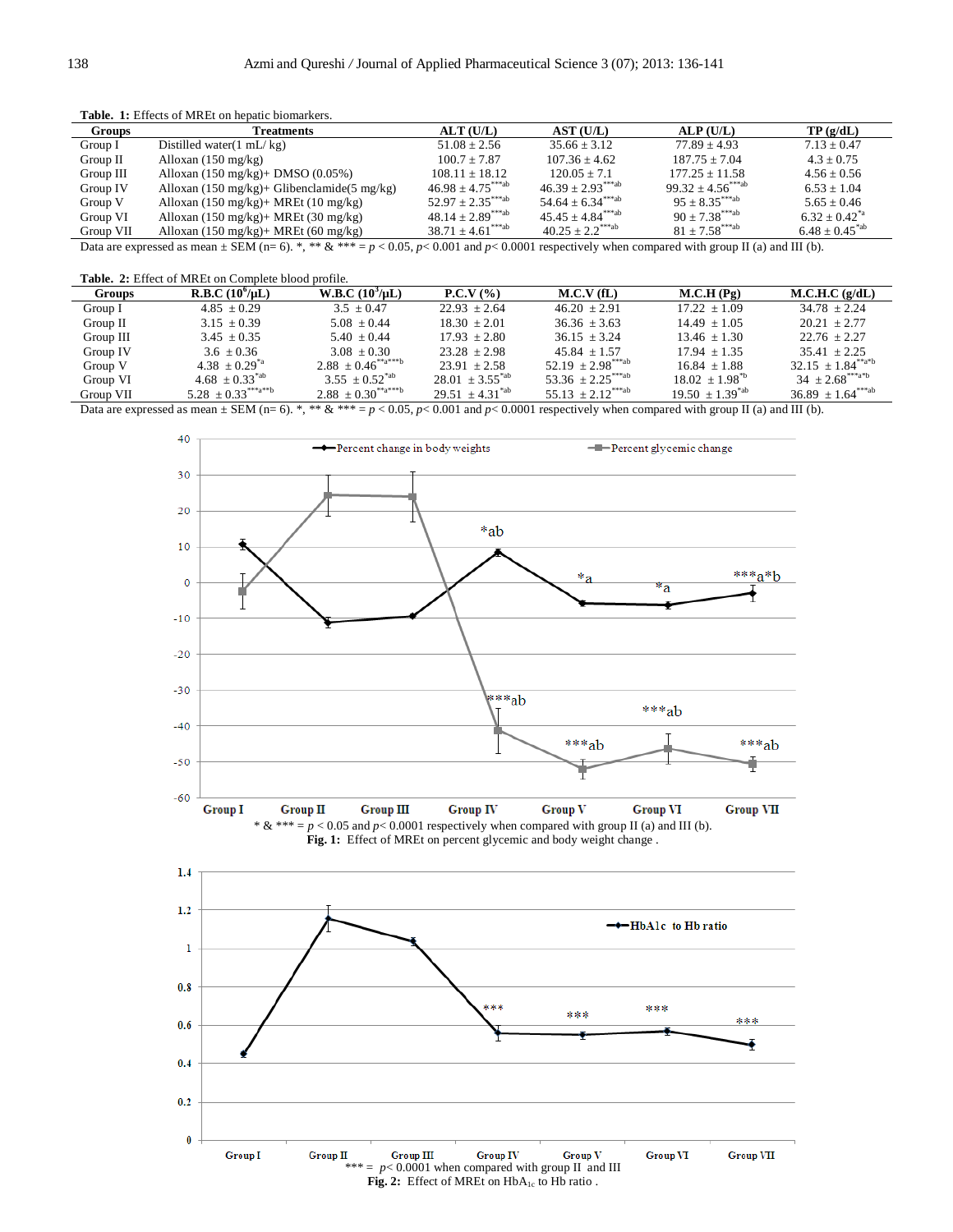

# **Effect of MREt on hepatic biomarkers**

Elevated levels of ALT, AST and ALP were found in both diabetic and negative control groups while glibenclamide and MREt recover  $(p<0.0001)$  the levels of these enzymes in their respective groups (Figure 3). On the other hand, decreased content of total protein was found in diabetic control groups which was also considerably improved (p<0.05**)** in groups from IV to VII (Table 1).

#### **Effect of MREt on antioxidant enzymes**

All three doses of MREt significantly decreased the percent inhibition of CAT and SOD in group V, VI and VII as compared to group II and III  $(p<0.0001, p<0.001 \& p<0.05)$  that showed increase in precent inhibition of these enzymes. Similar significant effect was also observed by glibenclamide in group IV on these antioxidant enzymes (Figure 3).

#### **Effect of MREt on complete blood profile**

The RBC count was gradually improved (*p<*0.0001, *p<*0.001 & *p<*0.05**)** in group V, VI and VII treated with MREt when compared with group II and III where reduce levels of same count was found. In contrast, WBC count was decreased significantly ( $p$ <0.0001,  $p$ <0.001 &  $p$ <0.05) in same three MREt treated groups. Similarly, other hematological parameters including PCV, MCV, MCH and MCHC levels were found better (p<0.0001, p<0.001 & p<0.05**)** in test groups (Table 2).

# **DISCUSSION**

The present study is actually the continuation of our previous study, which describes that MREt of *R.serpentina*  has noteworthy potential in lowering the blood glucose levels in alloxan-induced diabetic mice (Qureshi *et al.,* 2009). Beside this, the same extract was found effective in normalizing the alterations exist in lipid profile due to alloxan-induced hyperglycemia and improved the cardio-protective indices, thereby minimizing the risk of cardiovascular problems (Azmi and Qureshi, 2012a). Similarly, in this study, the doses of MERt (10-60mg/kg) showed significant percent reduction (*p<*0.0001) in blood glucose levels in all three test groups. The reproducibility of this result confirms the antidiabetic ability of MREt of *R.serpentina* which was previously described that it might due to extra-pancreatic action of extract (Azmi and Qureshi, 2012b). Interestingly, this concept is more strengthen by a recent computational study which describes that few alkaloids including ajmalicine, yohimbine, reserpine, ajmaline, etc of *R.serpentina* may serve as activators of insulin receptors (Ganugapati *et al.,* 2012). These are well-reported alkaloids from roots of this plant (Azmi and Qureshi, 2012b) and presence of alkaloids was also detected in MREt in our last paper (Azmi and Qureshi, 2012a). In the same manner, extra-pancreatic mode of action of glibenclamide has already been reported (Kaku *et al.,* 1995) and this known antidiabetic drug also showed significant percent glycemic reduction in alloxan-induced diabetic mice.

Another noticeable feature of present study is the gradually improved body weights of mice found in three test groups treated with 10, 30, and 60 mg/kg of MREt ( $p<0.05$  & p<0.0001) and this improvement is exponential with increase in doses hence extract may also helps to restores body tissue proteins. The hypoglycemic action of extract was more supported by observing a prominent decrease in HbA<sub>1c</sub> to Hb ratio in all test groups ( $p<0.0001$ ). Hb $A_{1c}$  is the non-enzymatic glycosylated (glycated) hemoglobin and its increase levels are normally appeared in diabetic patients which not only tell the severity of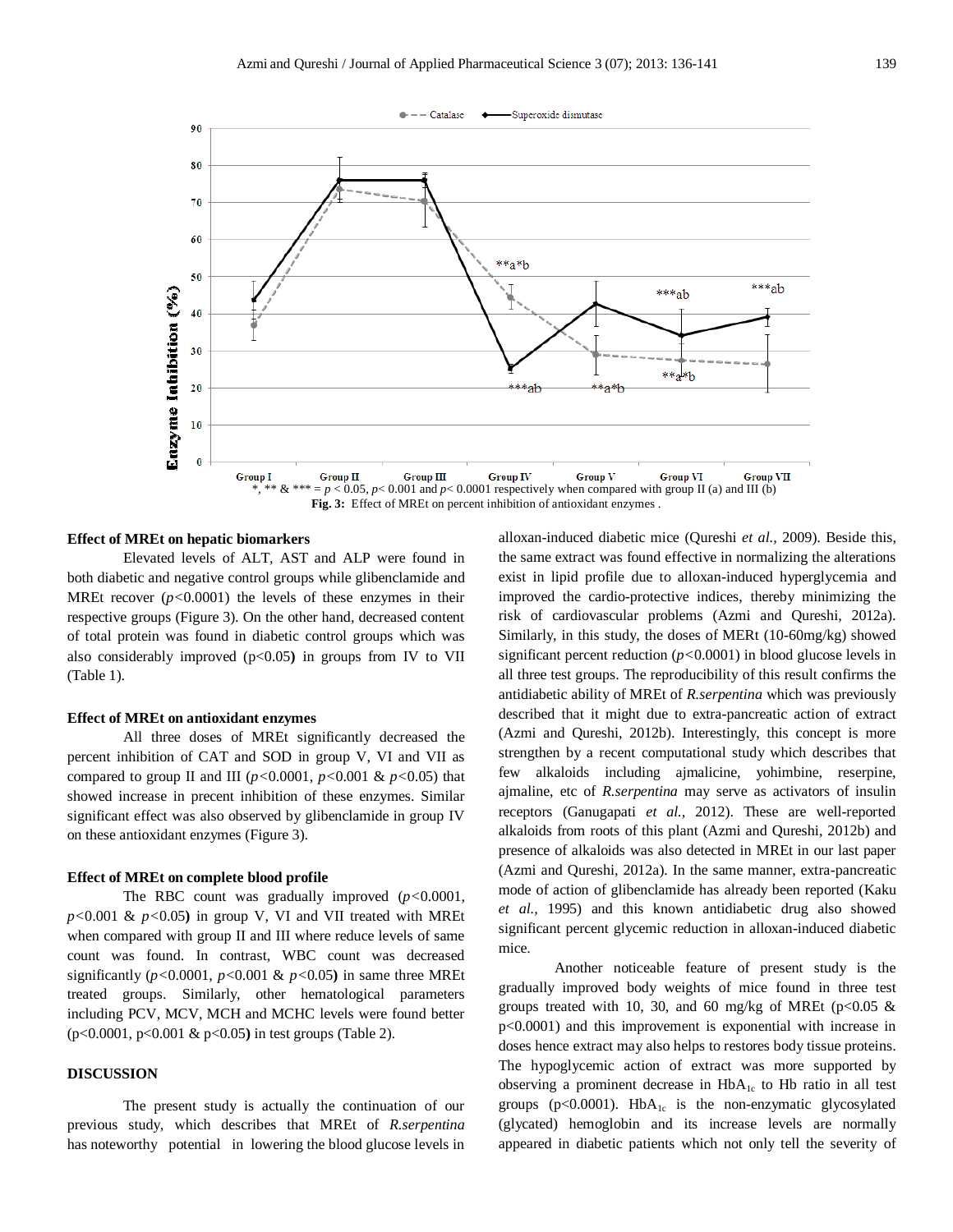hyperglycemia to physicians but it also affect the total Hb content in patients. Anemia has also been reported in more than 25% diabetic patients and unfortunately there are few antidiabetic drugs like thiazolinedione can induce anemia as their side effects (Thomas *et al.,* 2003). Therefore, an effective antidiabetic drug should recover the total Hb content and decrease the percentage of  $HbA<sub>1c</sub>$ , this actually improves the  $HbA<sub>1c</sub>$  to Hb ratio in patients as the glibenclamide (positive control) did in this study. Amazingly, extract has done the same and  $HbA_{1c}$  to Hb ratio found in test groups was as same as observed in normal control group.

One of the drawbacks of hyperglycemia is the production of ROS which become the prime cause of chronic complications of diabetes as well as reducing the half-life  $(t_{1/2})$  of RBCs (the normal is 120 days) by disturbing the osmotic fragility of these cells via generating superoxide radicals due to increased xanthine oxidase activity and these free radicals then involved in oxidation of RBC's membrane proteins and lipids that makes them susceptible to hemolysis (Saba *et al.,* 2010). In addition, impaired production of erythropoietin from kidney in diabetic condition also alters the process of erythropoiesis that results in decrease RBC count (Thomas, 2008).

The decrease in RBC count is also the reflection of low Hb content in diabetic patients (Thomas *et al.,* 2003). On the other hand, increased WBC count observed in diabetic control groups which may be due to the pancreatic assault associated with alloxan-induced diabetes (Tanko *et al.,* 2011). In the present study, doses of MREt significantly improve (p< 0.05) the RBC count and normalize the WBC count in all three test groups.

The gradual improvement in RBC count in test groups in dose-dependent manner also significantly recover  $(p<0.001)$  the other parameters of complete blood profile like PCV, MCV, MCH and MCHC in test groups while normal levels of WBC indicates the decrease in pancreatic inflammation or necrosis. PCV is also referred as erythrocyte volume fraction (EVF) and provides an information about the volume of blood occupied by RBC while MCV is the average RBC volume that use to report the types of anemia in pure anemic condition or in anemia secondary to other pathological problems like diabetes (Hoffman *et al.,* 2005). The MCH and MCHC represent the mean Hb concentration per erythrocyte and per given volume of packed red blood cells respectively, both are also serve indicators of anemia as these severely affected by low levels of total Hb in patients (Hoffman *et al.,* 2005).

Therefore, the beneficial impact of MREt in improving the haematinic profile in alloxan-induced diabetic mice may be due to reducing the oxidative stress in body thus establishes the osmotic fragility of RBC and restoring the total Hb concentration in blood. The oxidative stress reducing ability of MREt is more evident by observing the significant decrease in percent inhibition of antioxidant enzymes viz., CAT and SOD in livers of MREt treated test mice as compared to both diabetic control groups that showed marked increase in percent inhibition of both these enzymes. On the basis of function, SOD and CAT work together as SOD converts superoxide anion into hydrogen peroxide, which

then decomposes by CAT into water and oxygen thereby preventing the body cells or tissues from toxic effects of free radicals (Mao *et al.,* 1993). Therefore, MREt positively involve in elevating the antioxidant status of alloxan-induced diabetic test mice. This observation is strongly supported by a computational study which described that few indole alkaloids of *R.serpentina* act as inhibitors of aldose reductase, the rate-regulatory enzyme of polyol pathway, an alternate pathway of glucose metabolism in diabetic condition which leads to the production of ROS (Pathania *et al.,* 2013).

The chances of toxicity associated with oral administration of MREt were completely diminished by observing the normal serum levels of liver-specific enzymes including ALT, AST and ALP in test mice while their elevated levels observed in diabetic control groups which was possibly due to the oxidative damage produced by alloxan in hepatocytes. This is another proof that supports the antioxidant potential of extract. Glibenclamide was also found effective in this regard.

Liver is the chief site where orally administrated drugs have their first pass metabolism and any alteration in this tissue made by the subjected pharmacological agent reflects in the elevated levels of specific enzymes of this tissue *viz.*, ALT, AST and ALP (Azmi and Qureshi, 2012a; Bishop *et al.,* 2010). Determination total protein in serum also one of the ways to assay liver function as 90% of total proteins except immunoglobulins are synthesized in liver and any damage in liver will decrease the synthesis of total proteins. $^{24}$  In this study, MREt also confirms its role in restoring the function of liver by observing normal levels of total proteins in test mice while decrease levels of same parameter were observed in diabetic and negative control groups  $(p<0.05)$ . The normal level of serum total protein ranging from 6-8g/dl (Bishop *et al.,* 2010) and interestingly almost same was observed in test mice in present study.

# **CONCLUSION**

The results of present work conclude that MREt of *R.serpentina* not only improves hyperglycemic but also haematinic status of alloxan-induced diabetic mice by significantly up-grading the antioxidant enzyme system. Work is still required to evaluate the antidiabetic potential of this plant in different fractions of MREt which will help to isolate and characterize the active ingredient involve in this activity.

# **CONFLICT OF INTEREST**

The authors affirm no conflict.

# **ACKNOWLEDGEMENT**

The authors are thankful to University of Karachi for providing "Dean Research Grant" for conducting this study. We are also grateful to Mr. Ali Zia, Application Specialist of Roche Diagnostic Pakistan for his technical assistance during the current study.